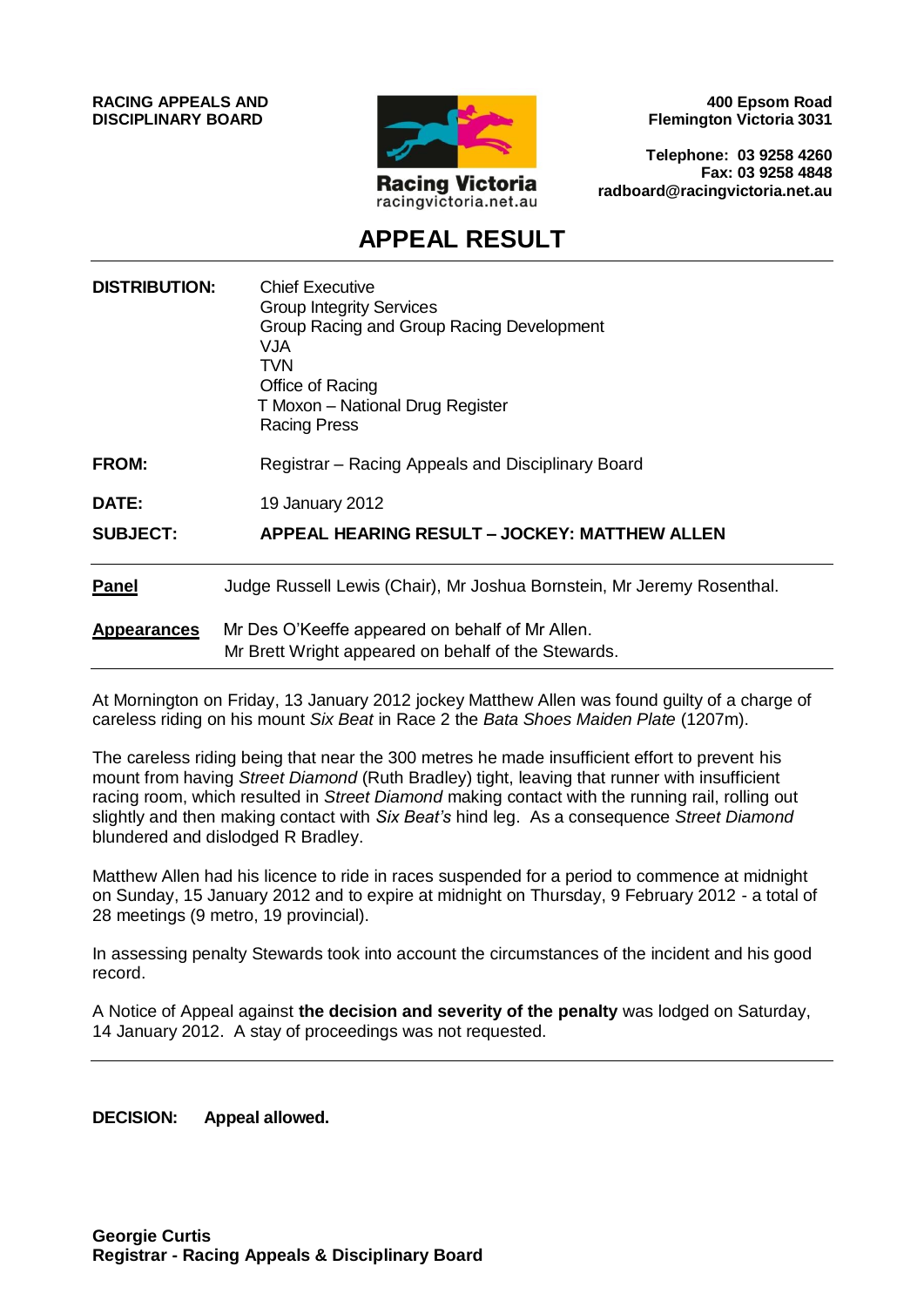# **TRANSCRIPT OF PROCEEDINGS**

### **RACING APPEALS AND DISCIPLINARY BOARD**

\_\_\_\_\_\_\_\_\_\_\_\_\_\_\_\_\_\_\_\_\_\_\_\_\_\_\_\_\_\_\_\_\_\_\_\_\_\_\_\_\_\_\_\_\_\_\_\_\_\_\_\_\_\_\_\_\_\_\_\_\_\_\_

**HIS HONOUR JUDGE R.P.L. LEWIS, Chairman MR J. BORNSTEIN MR J. ROSENTHAL**

**DECISION**

#### **EXTRACT OF PROCEEDINGS**

# **IN THE MATTER OF THE BATA SHOES MAIDEN PLATE OVER 1217 METRES AT MORNINGTON ON 13/1/12**

## **JOCKEY: MATTHEW ALLEN**

#### **MELBOURNE**

#### **THURSDAY, 19 JANUARY 2012**

MR B. WRIGHT appeared on behalf of the RVL Stewards

MR D. O'KEEFFE appeared behalf of the Appellant